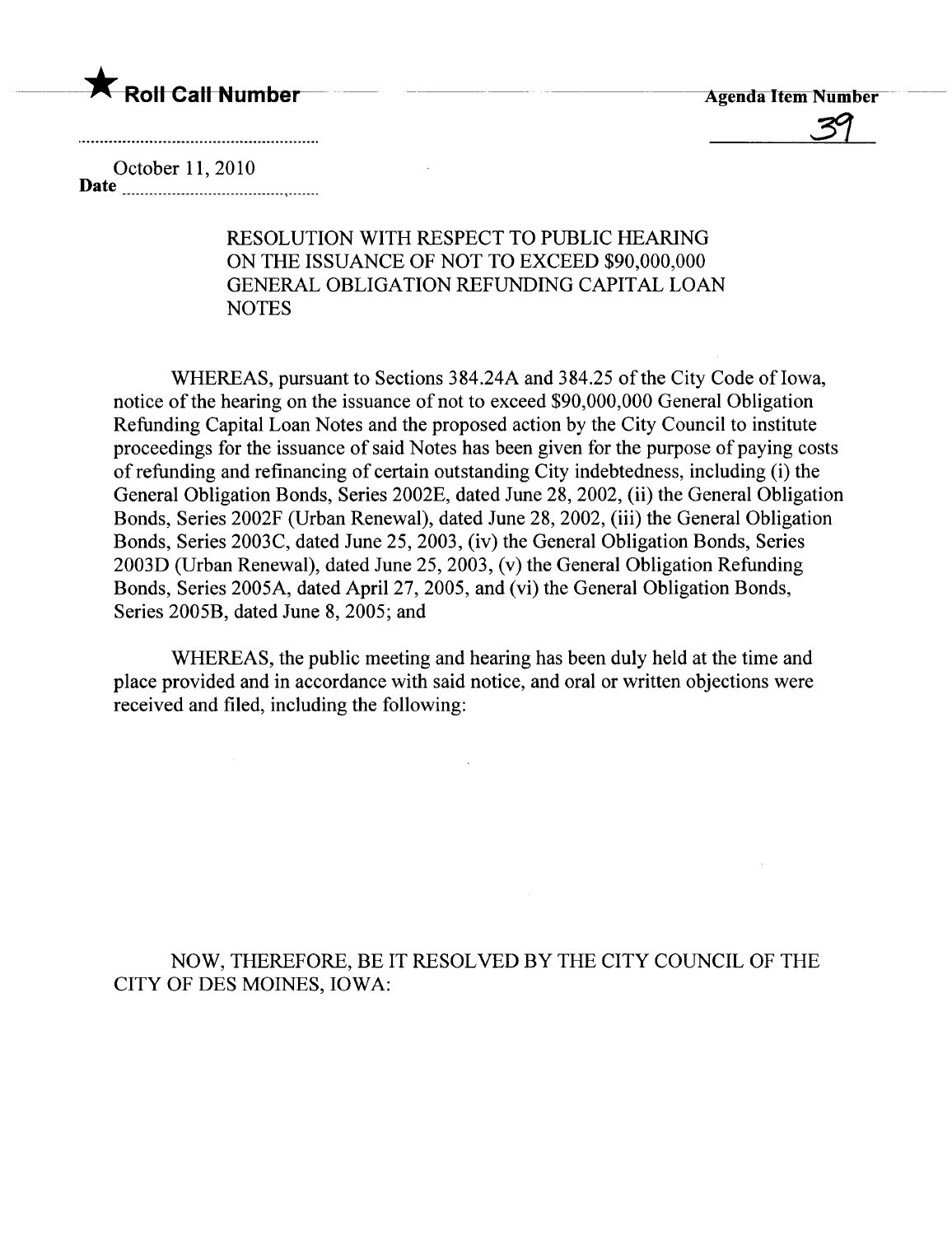A Roll Call Number<br>Agenda Item Number<br>39

October 11,2010 Date \_ \_ uuuu\_ \_ \_ \_0000000000\_ \_ \_ \_ \_\_\_ \_000000 \_ \_00\_\_

> That the time for receiving oral and written objections be closed and the proposal for the issuance of Notes and all objections thereto are taken under consideration by the CounciL.

Moved by: to adopt.

FORM APPROVED:

Deputy City Attorney

cornell/ 669551.1/MSWord\10387.229 (Council Communication No.  $\pi$ )

| <b>COUNCIL ACTION</b> | <b>YEAS</b> | <b>NAYS</b> | <b>PASS</b> | <b>ABSENT</b>   | <b>CERTIFICATE</b>                                                                                                                                                                                                                                                                                                         |
|-----------------------|-------------|-------------|-------------|-----------------|----------------------------------------------------------------------------------------------------------------------------------------------------------------------------------------------------------------------------------------------------------------------------------------------------------------------------|
| <b>COWNIE</b>         |             |             |             |                 | I, DIANE RAUH, City Clerk of said City hereby<br>certify that at a meeting of the City Council of<br>said City of Des Moines, held on the above date,<br>among other proceedings the above was adopted.<br>IN WITNESS WHEREOF, I have hereunto set my<br>hand and affixed my seal the day and year first<br>above written. |
| <b>COLEMAN</b>        |             |             |             |                 |                                                                                                                                                                                                                                                                                                                            |
| <b>GRIESS</b>         |             |             |             |                 |                                                                                                                                                                                                                                                                                                                            |
| <b>HENSLEY</b>        |             |             |             |                 |                                                                                                                                                                                                                                                                                                                            |
| <b>MAHAFFEY</b>       |             |             |             |                 |                                                                                                                                                                                                                                                                                                                            |
| <b>MEYER</b>          |             |             |             |                 |                                                                                                                                                                                                                                                                                                                            |
| <b>MOORE</b>          |             |             |             |                 |                                                                                                                                                                                                                                                                                                                            |
| <b>TOTAL</b>          |             |             |             |                 |                                                                                                                                                                                                                                                                                                                            |
| <b>MOTION CARRIED</b> |             |             |             | <b>APPROVED</b> |                                                                                                                                                                                                                                                                                                                            |
|                       |             |             |             |                 |                                                                                                                                                                                                                                                                                                                            |
|                       |             |             |             | Mavor           | <b>City Clerk</b>                                                                                                                                                                                                                                                                                                          |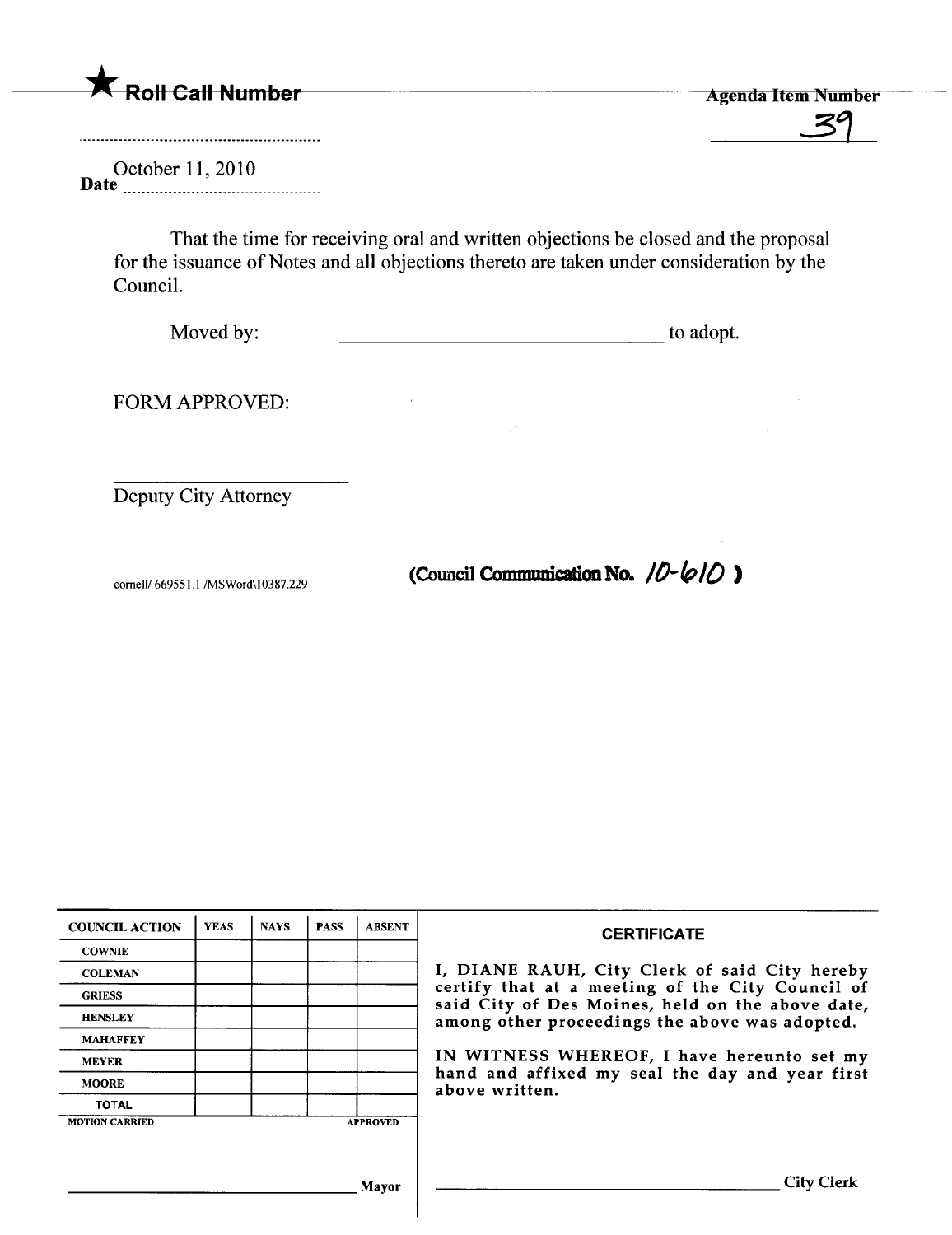## AHLERS & COONEY, P.C.

 $~1.29$ 

ATTORNEYS AT LAW 100 COURT AVENUE . SUITE 600 DES MOINES, IOWA 50309-2231 PHONE 515-243-7611 FAX: 515-243-2149 WW.AHLERSLAW.COM

WILLIAM J. NOTH WNOTH@AHLERSLAW.COM

Direct Dial: (515)246-0332

October 4,2010

## BY HAND

Mr. Allen McKinley Finance Director/Treasurer City of Des Moines 400 Robert D. Ray Drive Des Moines, Iowa 50309

> RE: Not to exceed \$90,000,000 General Obligation Refunding Capital Loan Notes

Dear Mr. McKinley:

With this letter I am enclosing suggested Roll Calls to be acted upon by the City Council on October 11, 2010, the date fixed for the hearing on the proposed issuance of not to exceed \$90,000,000 General Obligation Refunding Capital Loan Notes.

The first Roll Call has.been prepared to show the receipt of any oral or written objections from any resident or property owner to the proposed action of the Council to issue the Notes. A summary of objections received or made, if any, should be inserted in the space provided or otherwise attached to the Roll CalL. After all objections have been received and considered if the Council decides not to abandon the proposal to issue the Notes, the Council should proceed to adopt the second Roll Call instituting proceedings to take additional action for the issuance of the Notes. The Council is required by statute to adopt the resolution instituting proceedings to issue the Notes at the hearing -- or an adjournment thereof.